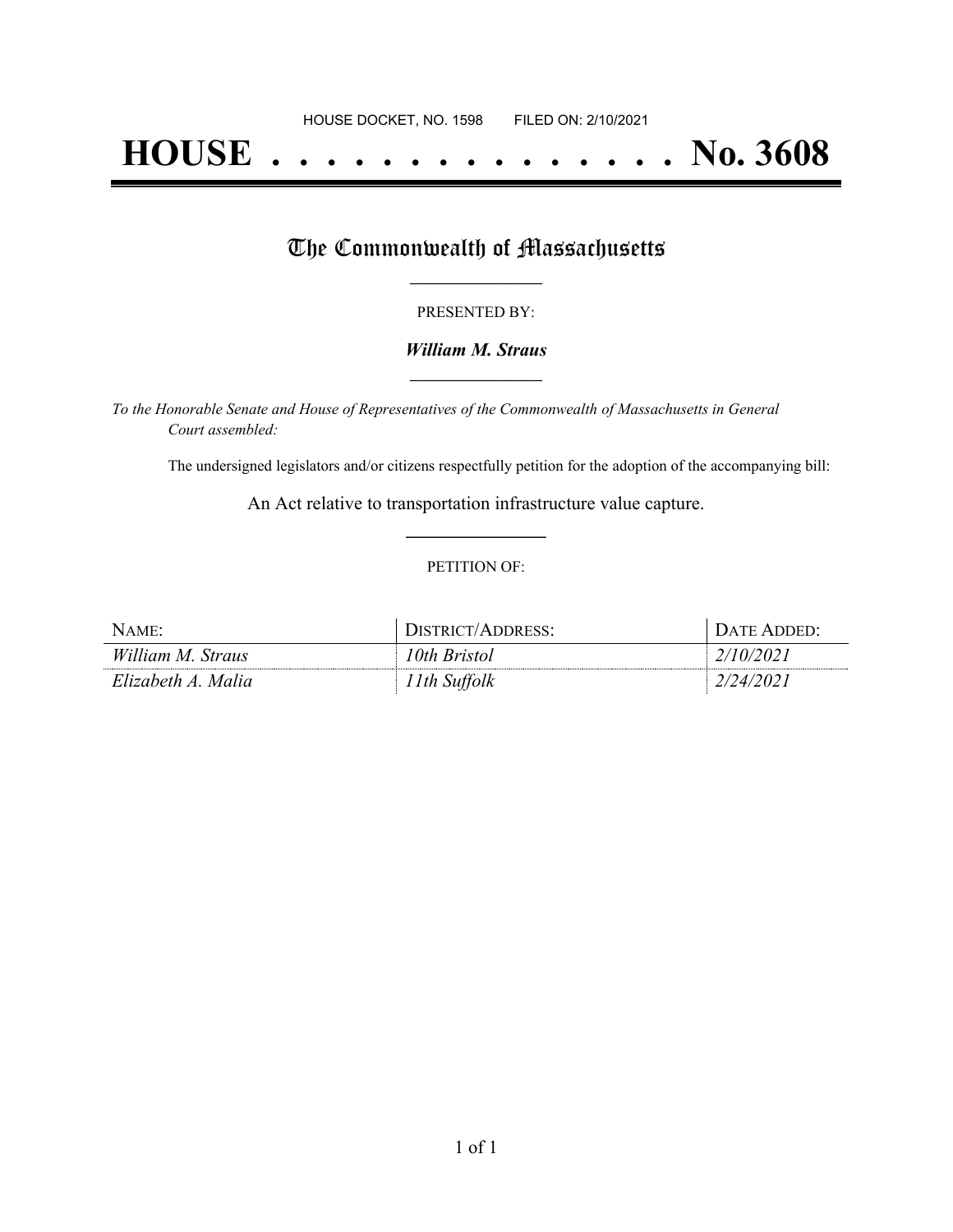## **HOUSE . . . . . . . . . . . . . . . No. 3608**

By Mr. Straus of Mattapoisett, a petition (accompanied by bill, House, No. 3608) of William M. Straus and Elizabeth A. Malia relative to supplemental infrastructure financing for transportation. Transportation.

#### [SIMILAR MATTER FILED IN PREVIOUS SESSION SEE HOUSE, NO. *3146* OF 2019-2020.]

### The Commonwealth of Massachusetts

**In the One Hundred and Ninety-Second General Court (2021-2022) \_\_\_\_\_\_\_\_\_\_\_\_\_\_\_**

**\_\_\_\_\_\_\_\_\_\_\_\_\_\_\_**

An Act relative to transportation infrastructure value capture.

*Whereas,* The deferred operation of this act would tend to defeat its purpose, which is to provide supplemental infrastructure financing for transportation, therefore it is hereby declared to be an emergency law, necessary for the immediate preservation of the public convenience.

Be it enacted by the Senate and House of Representatives in General Court assembled, and by the authority *of the same, as follows:*

|   | SECTION 1. The General Laws, as appearing in the 2014 Official Edition, are hereby        |
|---|-------------------------------------------------------------------------------------------|
| 2 | amended by inserting after chapter 40W, the following new chapter:-                       |
| 3 | Chapter 40X. Supplemental Infrastructure Financing for Transportation.                    |
| 4 | Section 1. As used in this chapter, the following words shall, unless the context clearly |
| 5 | requires otherwise, have the following meanings:-                                         |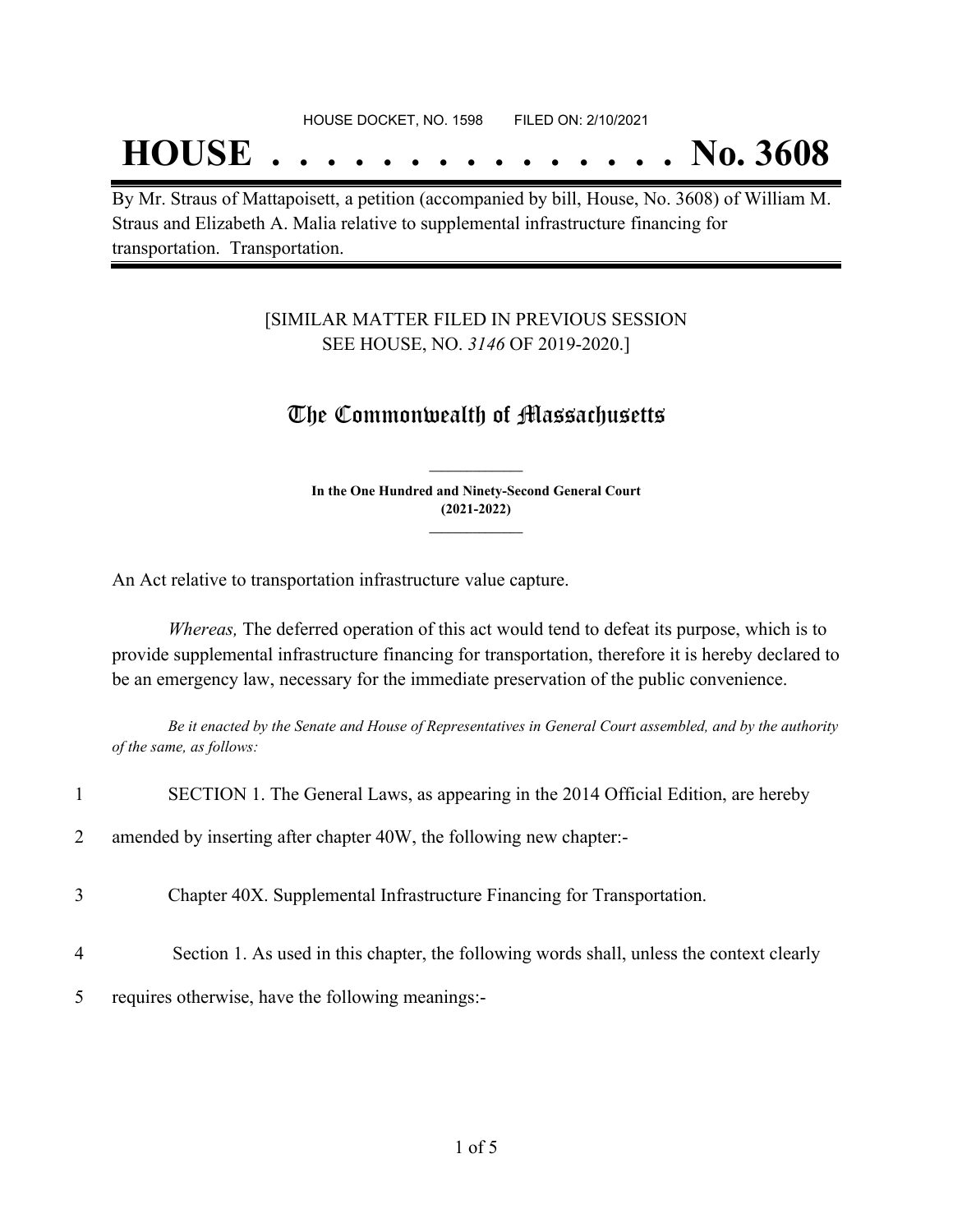| 6      | "Base date", the last assessment date of the real property tax immediately preceding the             |
|--------|------------------------------------------------------------------------------------------------------|
| $\tau$ | creation of the SIFT district, or any other assessment date designated as the base date in a SIFT    |
| $8\,$  | agreement.                                                                                           |
| 9      | "Department", the Massachusetts Department of Transportation.                                        |
| 10     | "Financial plan", a statement of the costs and sources of revenue required to complete               |
| 11     | construction of the transportation project, which shall include: (1) cost estimates; (2) the         |
| 12     | projected amount of indebtedness to be incurred by the municipality, the department the              |
| 13     | Massachusetts Bay Transportation Authority, or a regional transit authority; and (3) any other       |
| 14     | sources of anticipated capital, including but not limited to any federal funding.                    |
| 15     | "Original assessed value", the aggregate assessed value of all properties within the SIFT            |
| 16     | district as of the base date.                                                                        |
| 17     | "Secretary", the secretary of the Massachusetts Department of Transportation.                        |
| 18     | "SIFT agreement", an agreement for supplemental infrastructure financing for                         |
| 19     | transportation entered into by the secretary and a municipality and approved by the municipality     |
| 20     | in accordance with section 2 authorizing a municipality to collect and remit tax increment           |
| 21     | revenue in accordance with this chapter.                                                             |
| 22     | "SIFT district", a specified area within the corporate limits of a municipality as set forth         |
| 23     | in the SIFT agreement.                                                                               |
| 24     | "Tax increment", all annual increases in the municipality's limit on total taxes assessed            |
| 25     | under section $21C(f)$ of chapter 59 that are attributable to parcels within the district for fiscal |
| 26     | years with an assessment date later than the base date. The tax increment shall also include the     |

of 5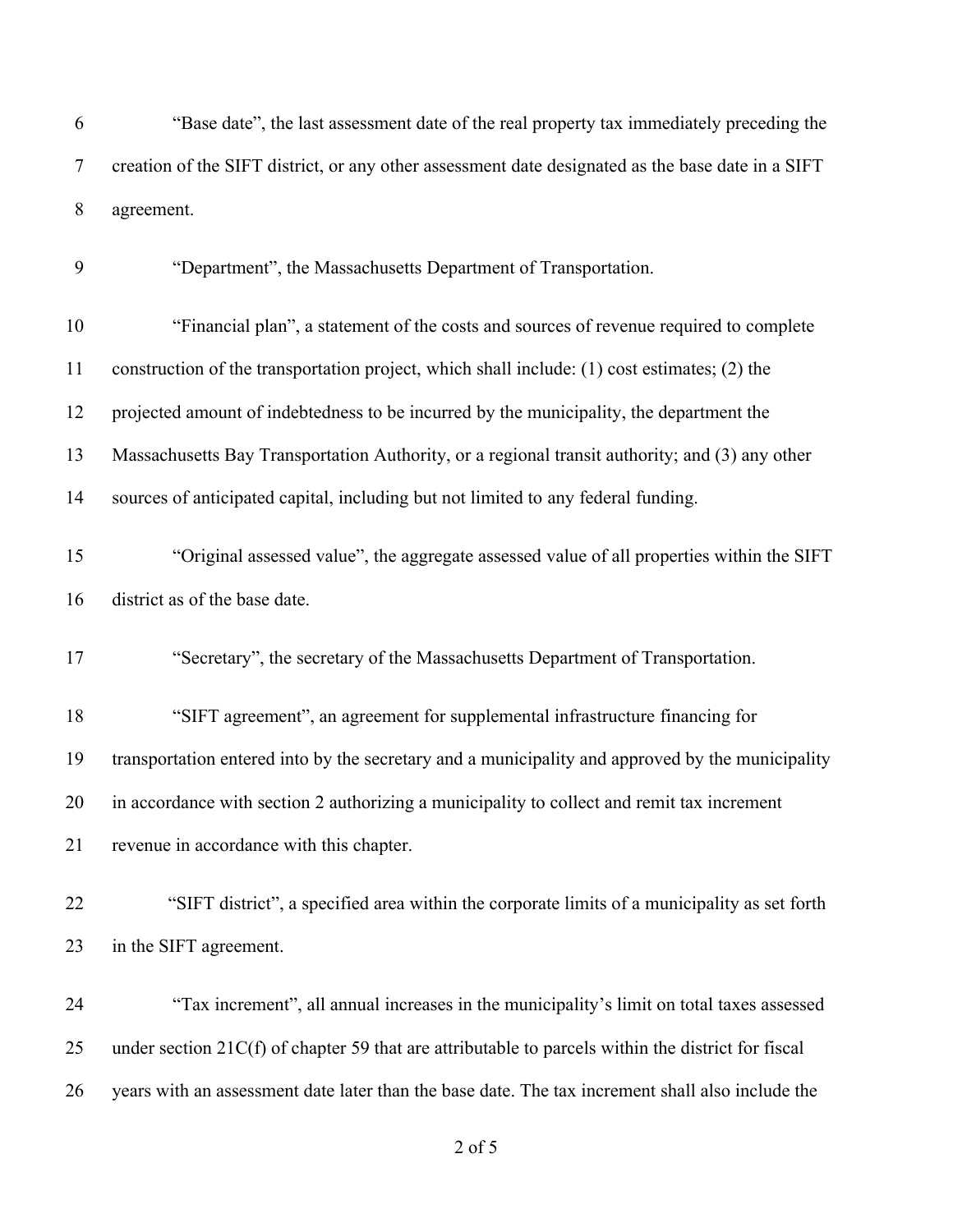part of increases in the limit on total taxes assessed allowed under subsection (f) of section 21C of chapter 59 that are attributable to such increases under said subsection in prior years that were part of the increment in such prior years. In any year in which the limit on total taxes assessed under section 21C is lower than the prior year's limit on total taxes assessed, the tax increment shall be reduced in the same proportion as the limit on total taxes assessed.

 "Transportation project", any construction project, or any component thereof, undertaken by the Massachusetts Bay Transportation Authority, a regional transit authority or department, including without limitation construction, reconstruction, repair or enhancement of ways or bridges, on-ramps or off-ramps, bikeways or multi-use paths, transit stations, passenger facilities, and rail projects and extensions.

 Section 2. (a) The secretary and a municipality may enter into a SIFT agreement; provided, that no municipality may enter into or implement a SIFT agreement unless and until the SIFT agreement has been approved by the municipality in accordance with this section. A SIFT agreement shall include without limitation: (1) a detailed description of the transportation project to be financed in whole or in part by the SIFT agreement, including a financial plan for such project; (2) the boundaries of the SIFT district, including a depiction of the SIFT district on a map of the municipality and a listing of the street addresses and lot numbers of all lots within the SIFT district; (3) estimates of the amount of tax increment revenue to be remitted during the term of the SIFT agreement; (4) the method of calculating the percentage of the tax increment to be remitted together with any provisions for adjustment of the method of calculation; (5) the board or officer of the city or town responsible for calculating the tax increment; (6) any tax increment pledged or otherwise subject to chapter 40Q or section 59 of chapter 40; (7) a statement of the estimated impact of tax increment financing on all taxing jurisdictions in which

of 5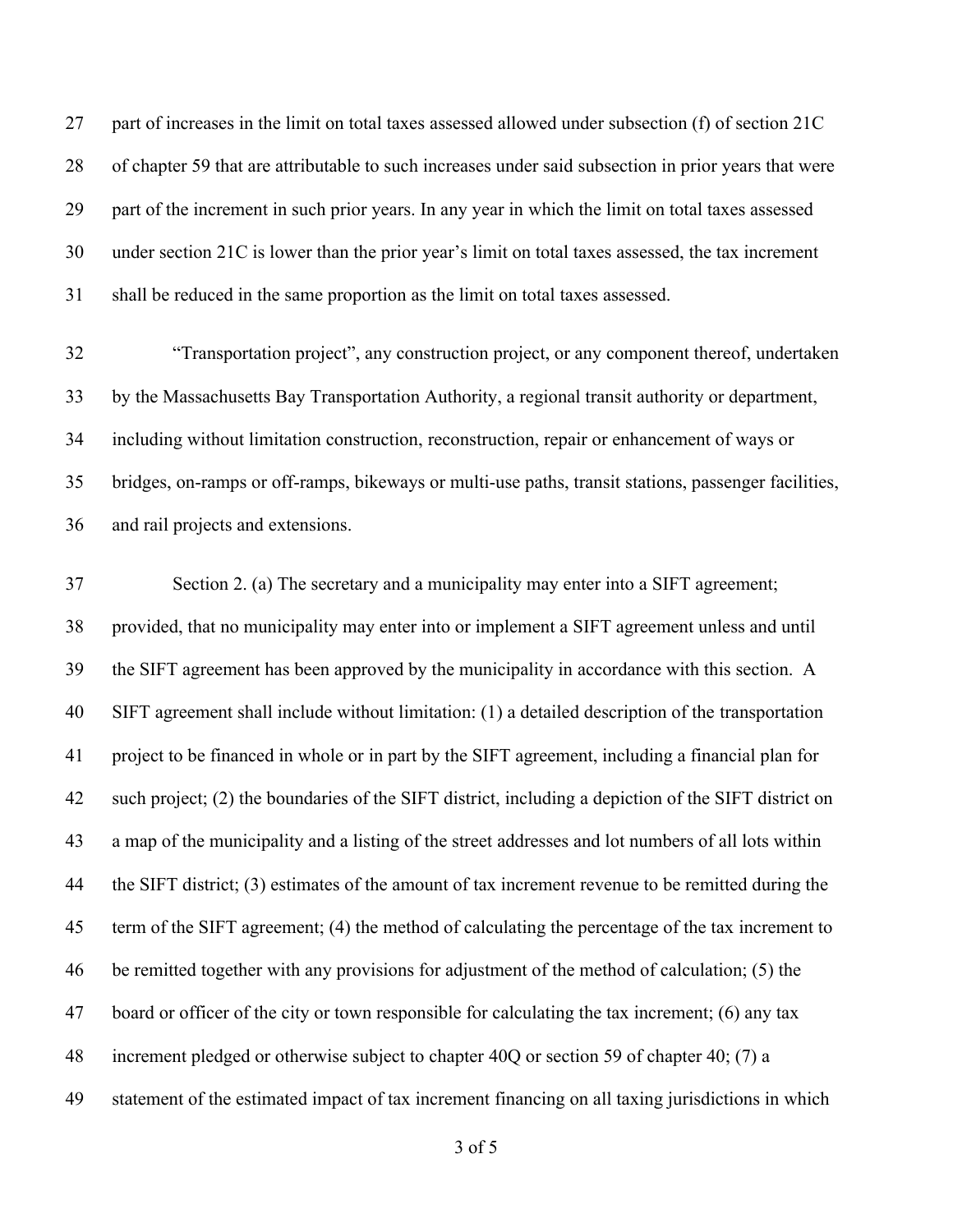the SIFT district is located; (8) the term of years of the SIFT agreement; (9) the base date; (10) the date, if any, following which the SIFT agreement must be re-approved by the city or town in accordance with section 2 if a notice to proceed has not been issued by the department or authority with respect to the transportation project; (11) anticipated or known gifts, grants, or private contributions; and (12) the department or authority fund to which the tax increment revenue shall be remitted.

 (b) Notwithstanding any general or special law or regulation to the contrary, not less than 30 days prior to any vote required under subsection (c), a municipality shall hold a public hearing regarding the SIFT agreement or amendment thereto and shall provide the public with an opportunity to submit written comments. The municipality shall create a written record of the public hearing, which shall include a description of the testimony offered by persons at such hearing. Not less than 14 days prior to the hearing: (1) public notice of the hearing shall be published in one or more local newspapers of general circulation and shall be posted in the municipality's main governmental building and on the municipality's web site; and (2) the SIFT agreement or amendment shall be made available by the municipality for inspection and copying.

 (c) Notwithstanding any general or special law or regulation to the contrary, a municipality shall approve the SIFT agreement by vote of its town meeting, town council or city council, with the approval of the mayor where required by law; provided, that the term of years, any provision related to calculation of the tax increment, or the boundaries of a SIFT district may only be amended, following approval by the secretary, after meeting the requirements for adoption under this section.

of 5